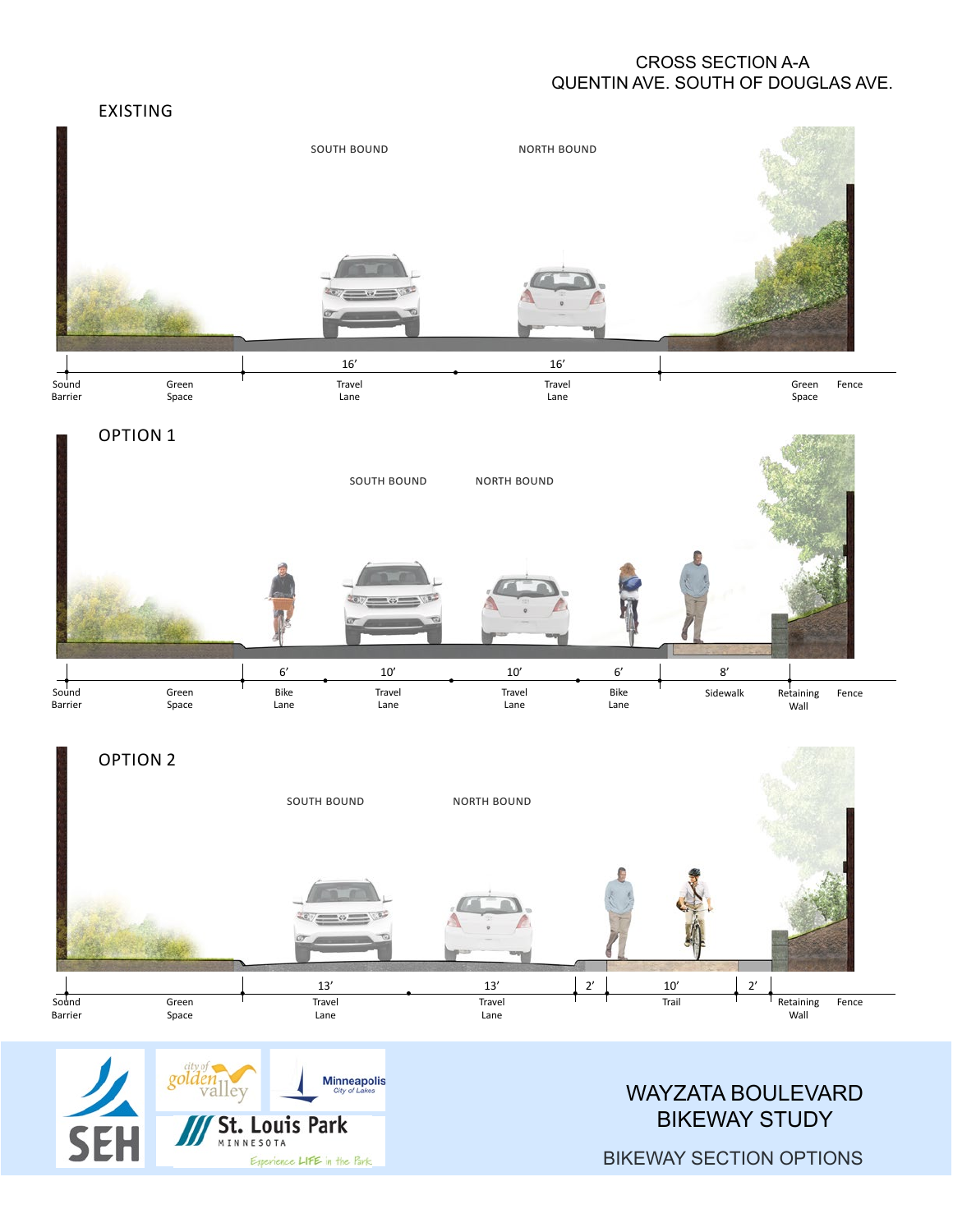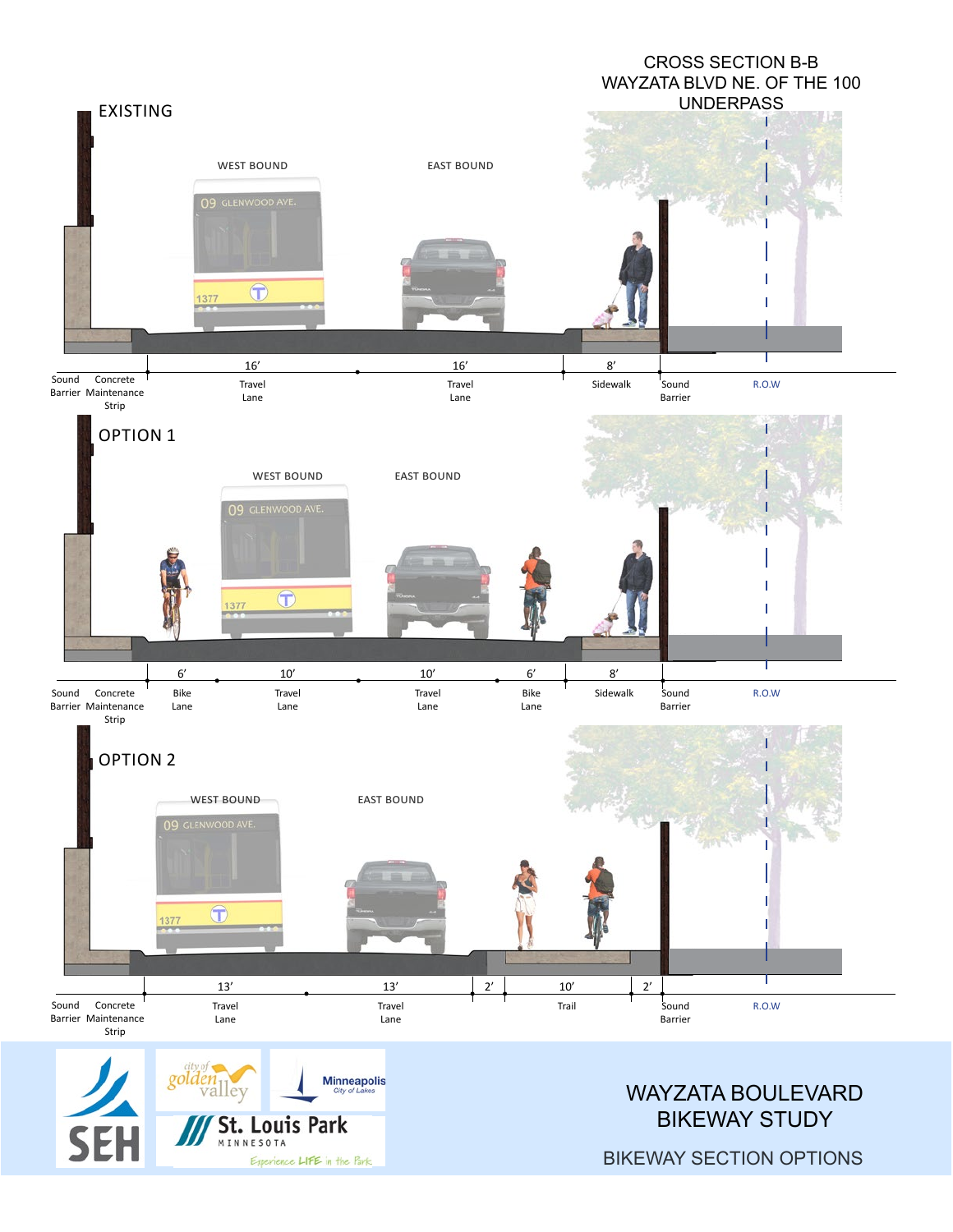## CROSS SECTION C-C WAYZATA BLVD AT I-394 PEDESTRIAN BRIDGE





**St. Louis Park** 

Esperience LIFE in the Park

INNESOTA

SEI

BIKEWAY STUDY

BIKEWAY SECTION OPTIONS